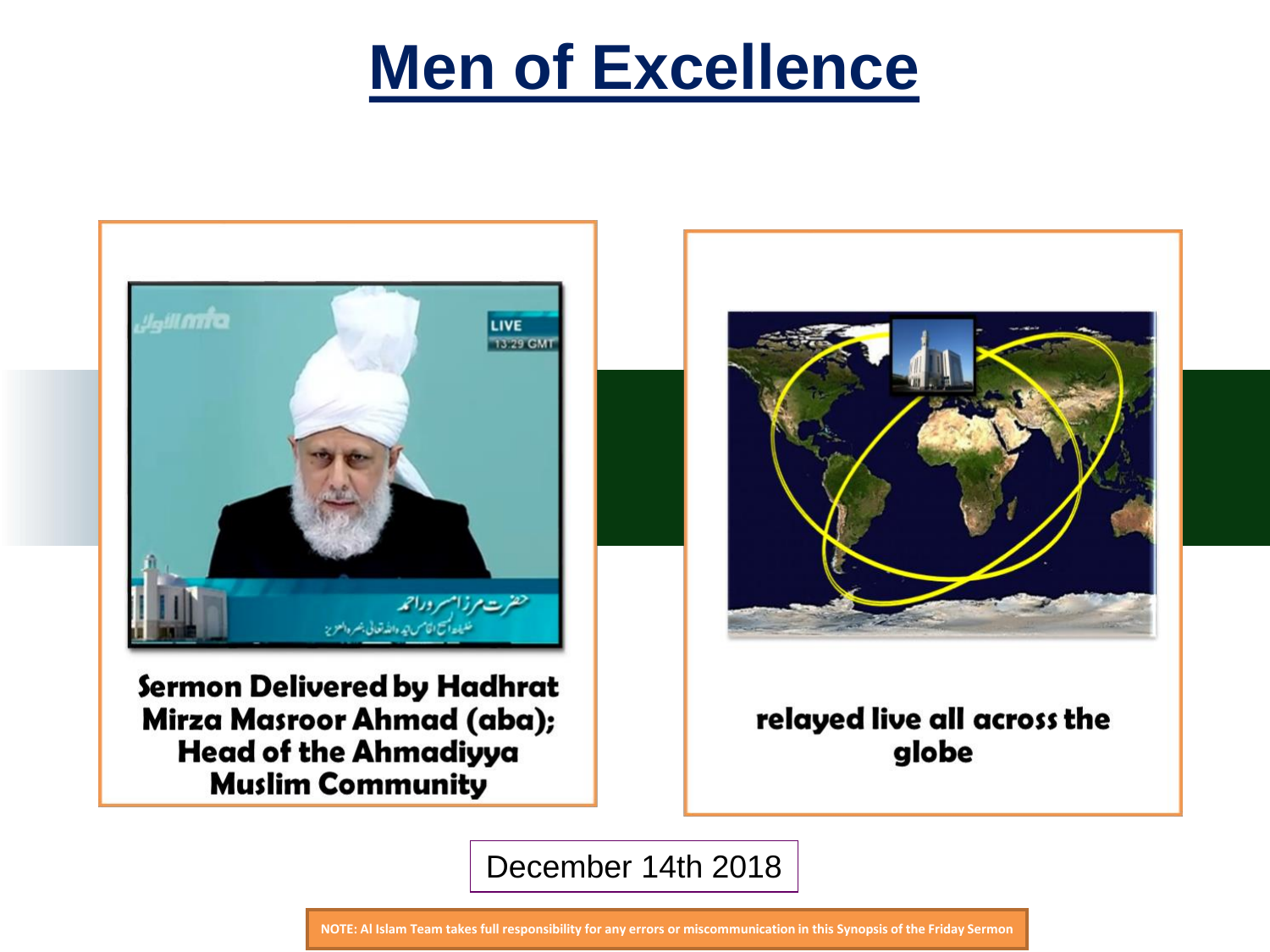

| From the accounts relating to the Companions of the Holy<br>Prophet (sa), today, I shall speak about Hazrat Mistah bin<br>Usasah.                                     |
|-----------------------------------------------------------------------------------------------------------------------------------------------------------------------|
| Unfortunately, Hazrat Mistah, in his simplicity, ended up joining<br>the people, who raised false and deplorable allegations against<br>Hazrat Ayesha (ra).           |
| Hazrat Abu Bakr vowed not to support him anymore.                                                                                                                     |
| It is important to review the historical accounts of the incident of<br>the false accusations against Hazrat Ayesha (ra). This has been<br>recorded in Sahih Bukhari. |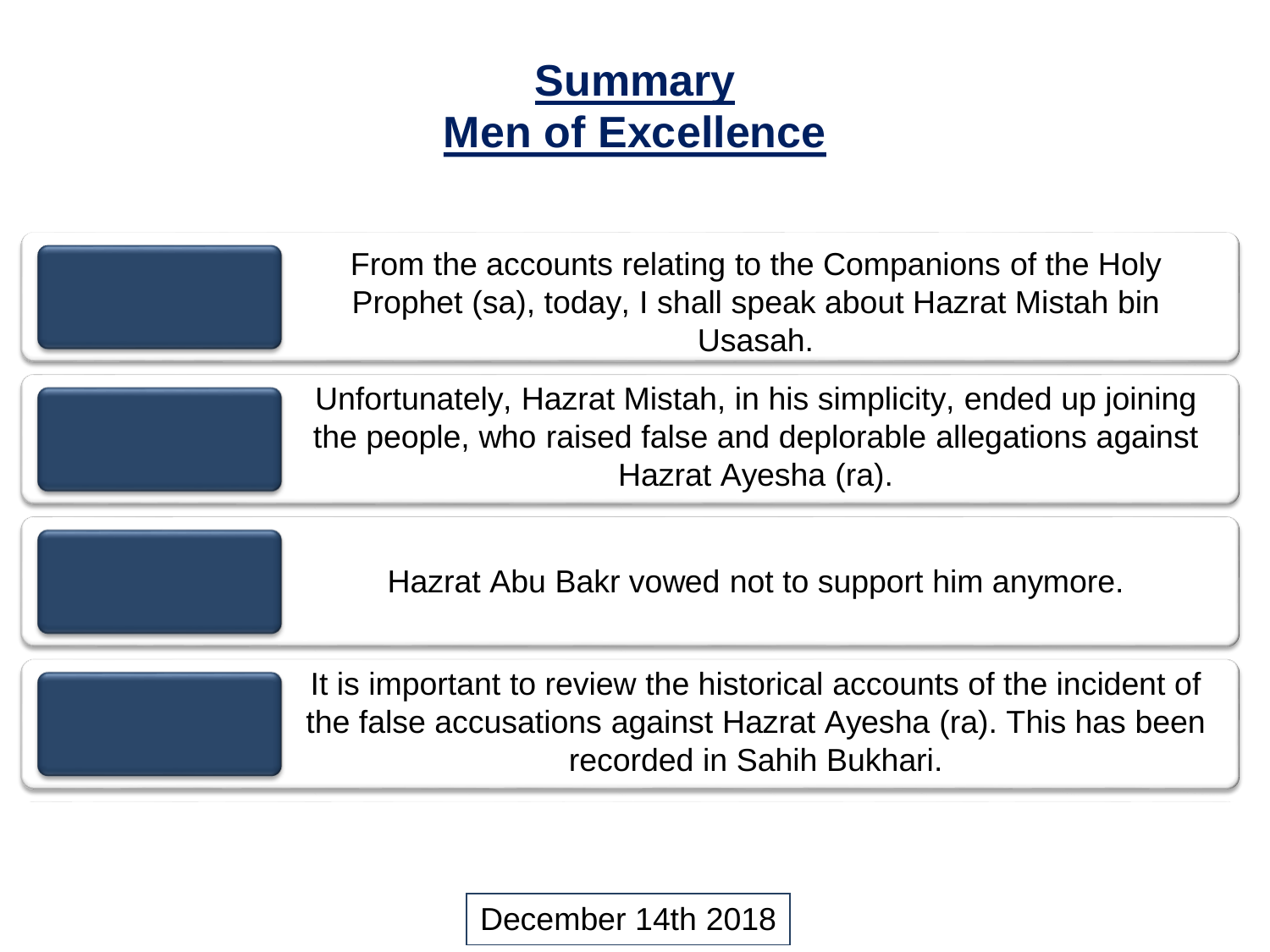## **Hazrat Mistah bin Usasah.**

Hazrat Mistah bin Usasah migrated to Mecca and on his way, he was bitten by a snake.

The Holy Prophet (sa) established a bond of brotherhood between Hazrat Mistah bin Usasah and Hazrat Zaid bin Muzayyan.

Hazrat Mistah accompanied the Holy Prophet (sa) in the Battle of Badr.

Eight months after the Migration, the Holy Prophet (sa) dispatched Hazrat Ubaidah bin Harith with a cavalry consisting of sixty or, according to one report, eighty men. The Holy Prophet (sa) arranged a white flag for Hazrat Ubaidah bin Harith. The purpose of this expedition was to stop the trade caravan of the Quraish.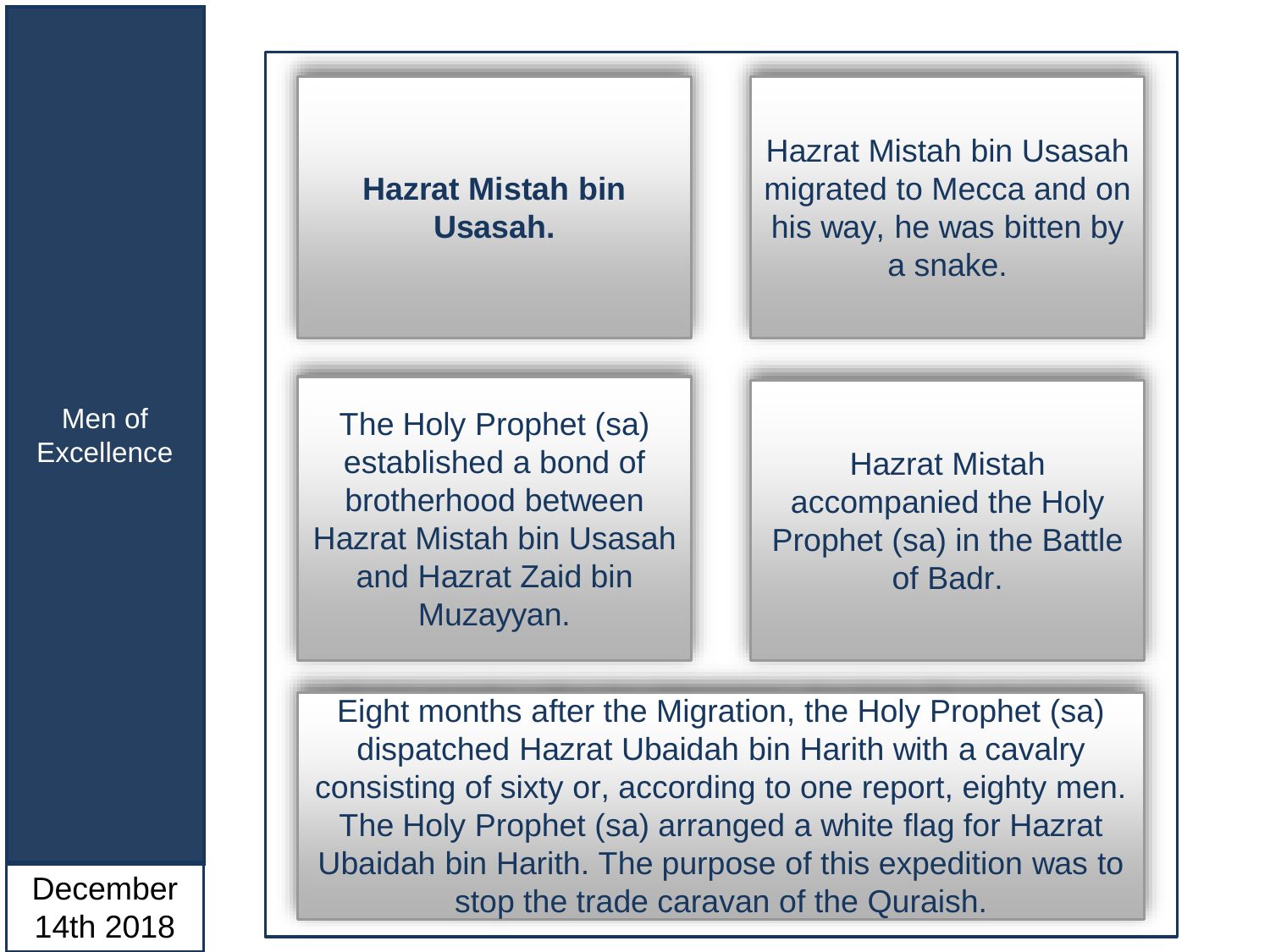## After the exchange of arrows, both parties receded.

Men of **Excellence** 

December 14th 2018

The idolaters were in such awe of the Muslims that they assumed that Muslims had a very large army at their disposal. Hence, they went back in fear and the Muslims did not pursue them any further because the goal was not to initiate war.

It has been recorded that he passed away at the age of 56, in the 34<sup>th</sup> year after *Hijra* [migration to Medina], during the caliphate of Hazrat Uthman.

He lived until the caliphate of Hazrat Ali and that he participated in the Battle of Siffin alongside Hazrat Ali and passed away the same year, 37th year after *Hijra.*

Rather, it was to stop them and to teach them this lesson that if they were to prepare for a war against the Muslims, then the Muslims were also ready.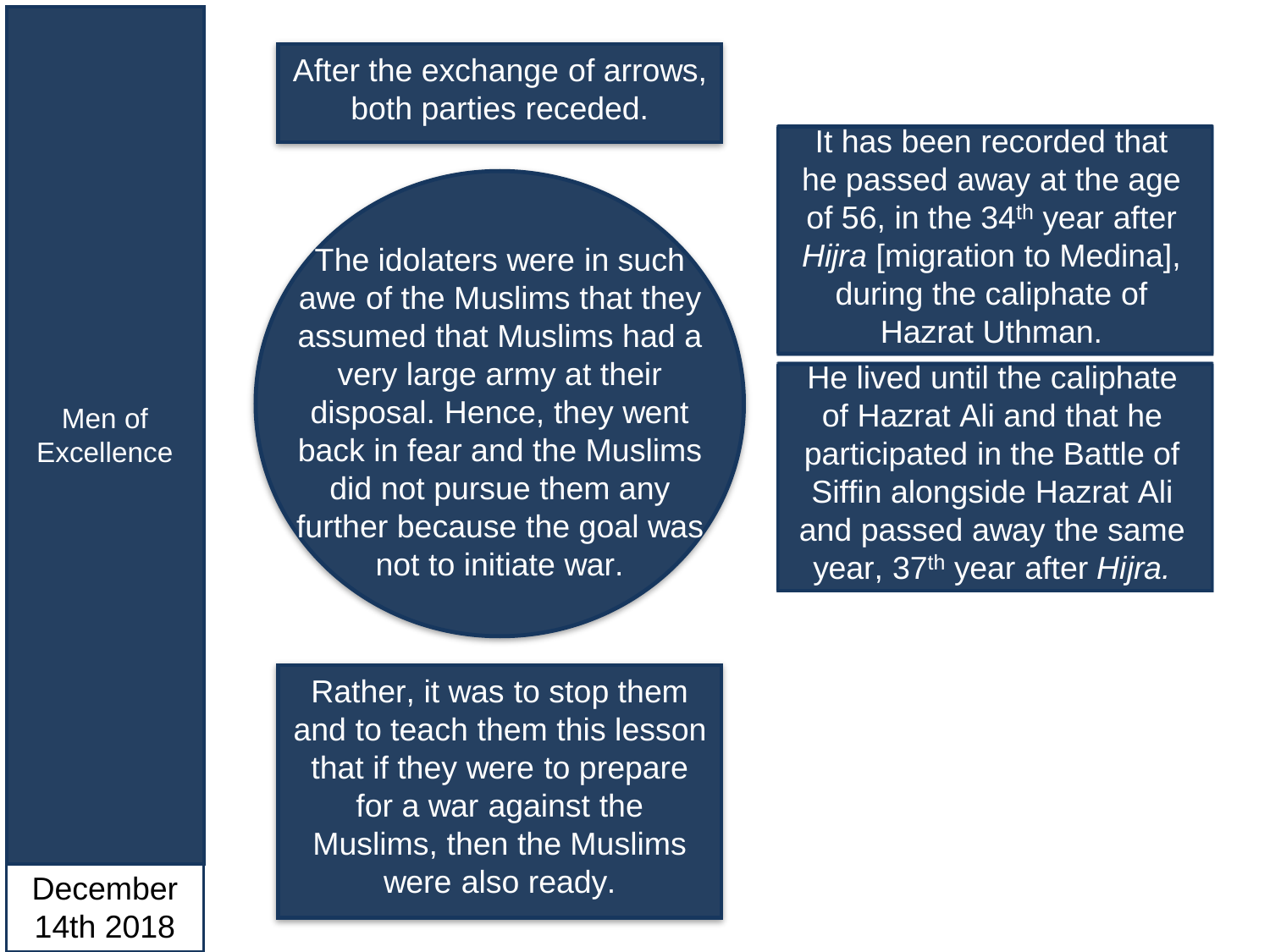Unfortunately, Hazrat Mistah, in his simplicity, ended up joining the people, who raised false and deplorable allegations against Hazrat Ayesha (ra).

Hazrat Abu Bakr vowed not to support him anymore. Upon this, the following verse of the Quran was revealed:

That is, '*And let not those who possess wealth and plenty among you swear not to give aught to the kindred and to the needy and to those who have left their homes in the cause of Allah. Let them forgive and pass over the offence. Do you not desire that Allah should forgive you? And Allah is Most Forgiving, Merciful.*'

Furthermore, when Allah the Exalted revealed the verses regarding the exoneration of Hazrat Ayesha (ra),

those who raised the accusation were also punished and Hazrat Mistah was amongst them.

Men of **Excellence**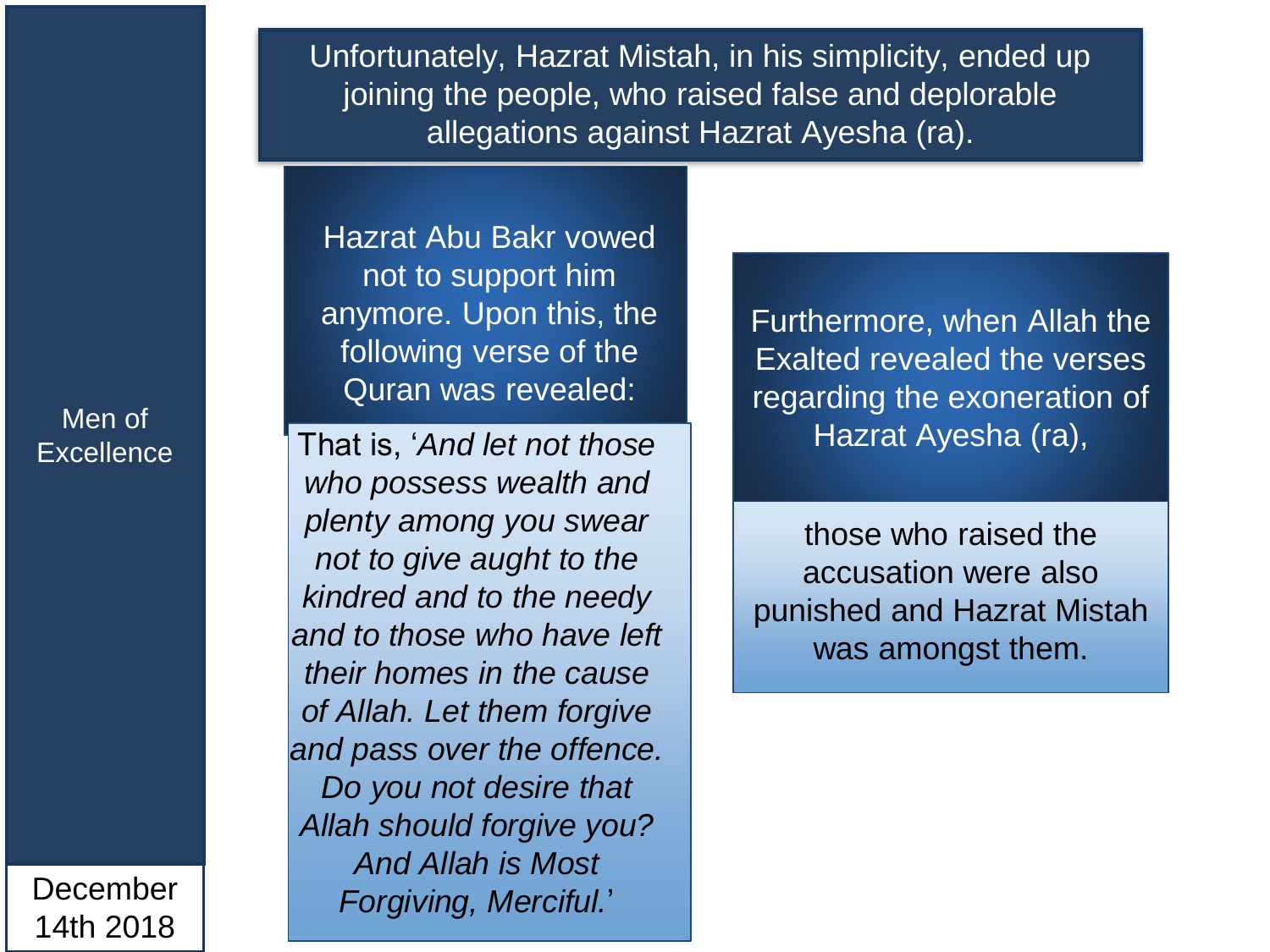# The Promised Messiah (as) states:

Men of **Excellence** 

December 14th 2018

"This is a historic event indeed… God Almighty has included in His attributes that He postpones His warning of impending punishment as a result of repentance, seeking forgiveness, prayers and charity. Similarly, He has also taught man these very morals." So, if one makes pledge in the form of a warning, it is a good moral quality to abandon it in the face of reformation. However, breaking a promise is not permitted. One will be asked about the promises they broke but abandoning a warning will not questioned. A promise is an oath, which is made keeping in mind all the negative and positive aspects and it is necessary for one to fulfil it. If one breaks it, they will be answerable, or they will be punished for it."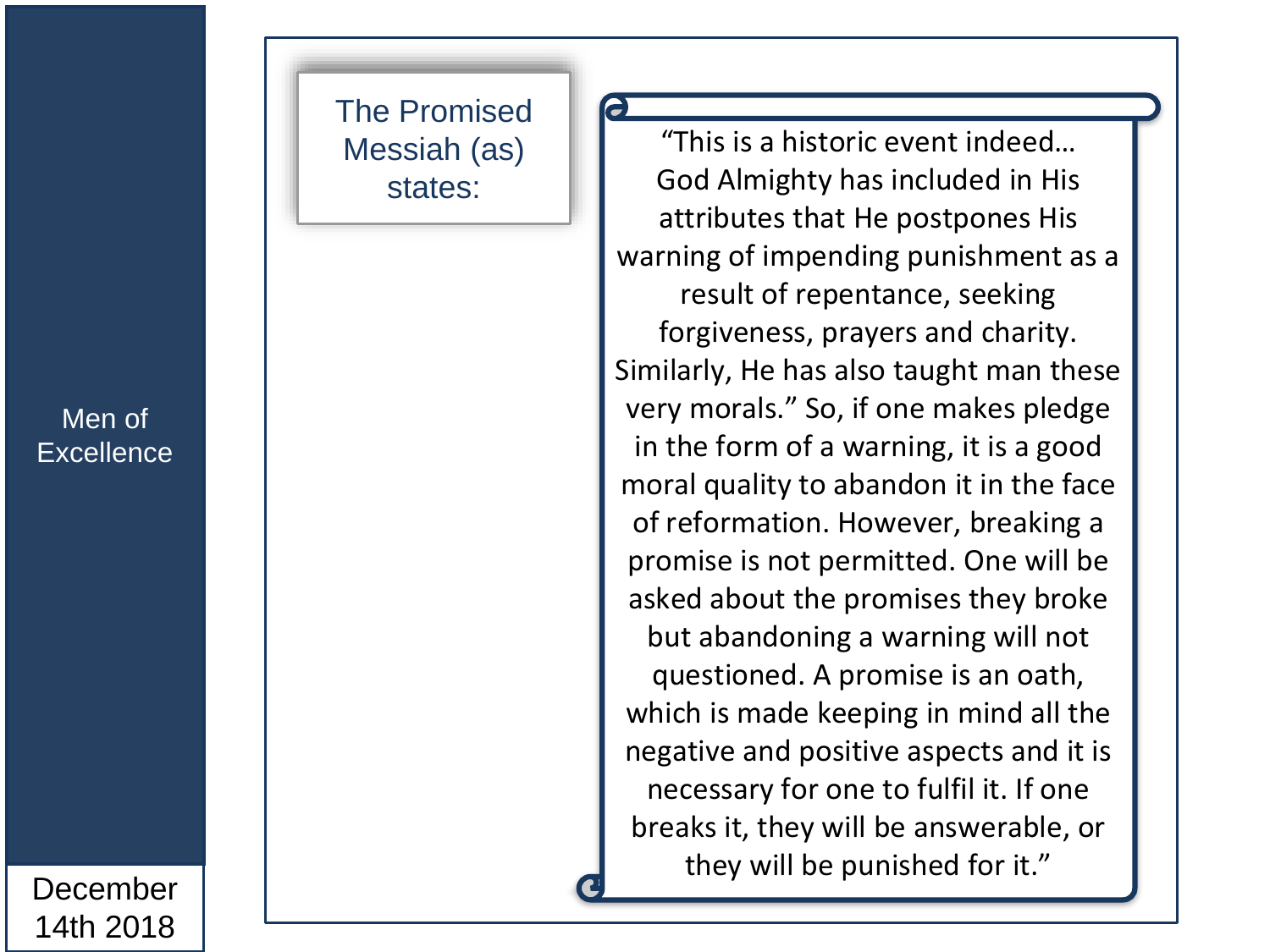It is important to review the historical accounts of the incident of the false accusations against Hazrat Ayesha (ra). This has been recorded in Sahih Bukhari.

Hazrat Ayesha (ra) narrates, "It was a custom of the Holy Prophet (sa) he used to draw lots amongst his wives to decide, which one of his wives will accompany him in his travels. On one occasion, before a battle, he drew lots in the same manner, and the lot fell on me."

Men of **Excellence** 

This was the time when injunctions on Purdah [observing the veil] had already been revealed. Hence, during this journey, I would sit in a litter (a covered seat), and it would be placed on the back of a camel with me inside it and wherever a halt was made, it would be placed on the ground."

She further states: "One night, the Holy Prophet (sa) ordered for the departure. Before setting off, I went to attend to the call of nature. Just before embarking on my camel, I realised that my black sapphire neckless was missing. I went back in search of it and was delayed a short while. In the meantime, those who had been appointed to lift my litter and place it on the back of the camel arrived, and assuming that I was in the litter, lifted it and placed it on the camel."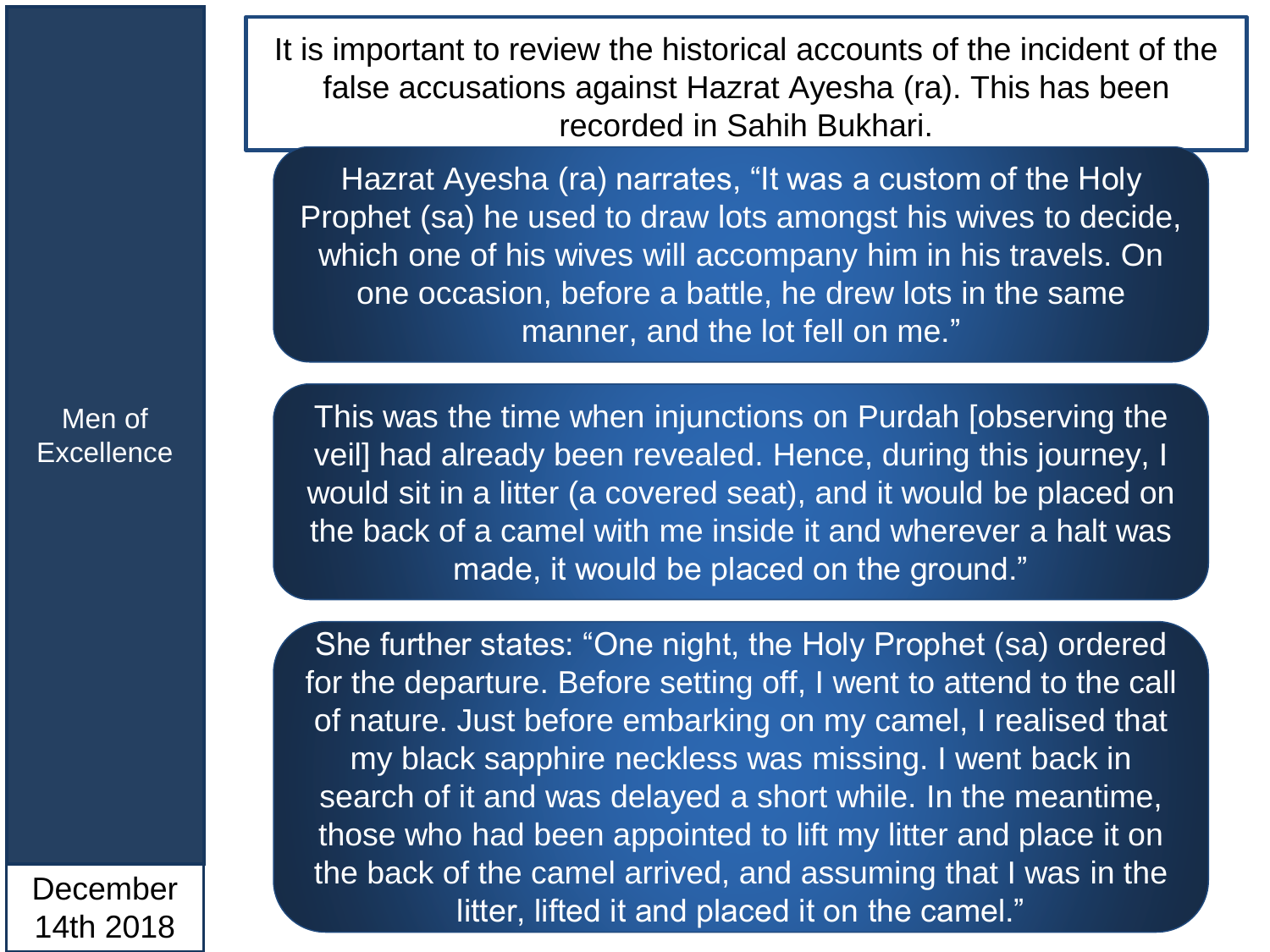Hazrat Ayesha (ra) further states: "In that era, women were light in weight. The attendants, therefore, did not suspect that I was not already in the litter, when I returned after finding my necklace, lo and behold, the army had left, and the plain was empty.

Men of **Excellence** 

December

14th 2018

I became extremely worried, but I thought to myself that I should remain at my place, because when people realize that I had been left behind, they would surely return. Therefore, I sat on my spot and was soon overcome by sleep.



Now, it so happened that Safwan bin Mu'attal was a Companion, whose duty was to stay behind the army (so that fallen items, etc., could be safeguarded). When he arrived from behind the army and reached my resting place just before dawn, he found me sleeping there alone.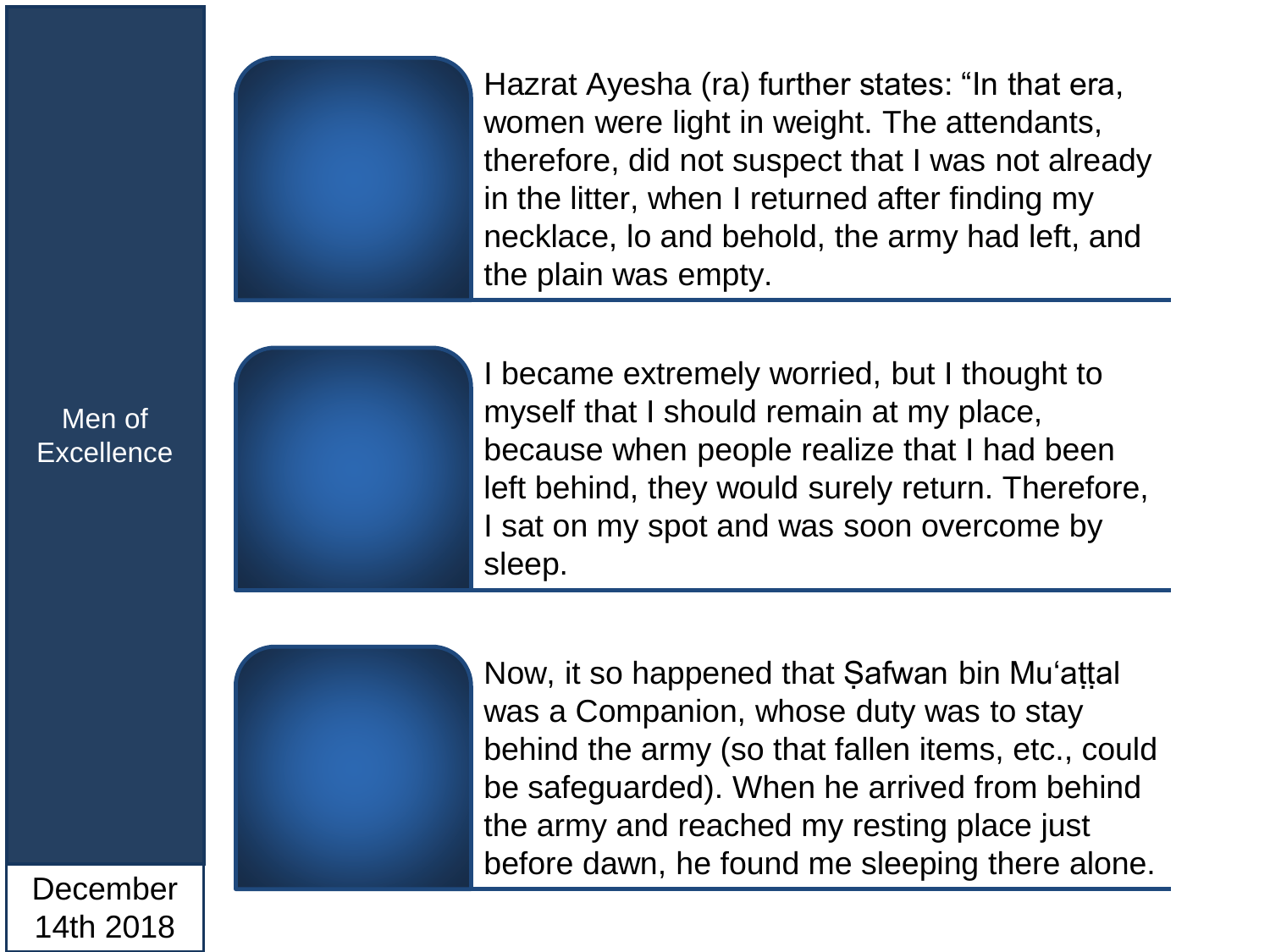Since he had already seen me prior to the revelation of **injunctions** relevant to Purdah, he recognized me immediately, upon which he became flustered and said: Surely, to Allah we belong and to Him shall we return.

He brought forward his camel and made it kneel close to me. I then placed my feet on his hands and sat on the camel. He then began to walk, leading the camel by its halter."

Hazrat Ayesha<br>(ra) further states: "We finally reached the place where the Muslim army had setup camp. This is the account, due to which those who were to be ruined, ruined themselves."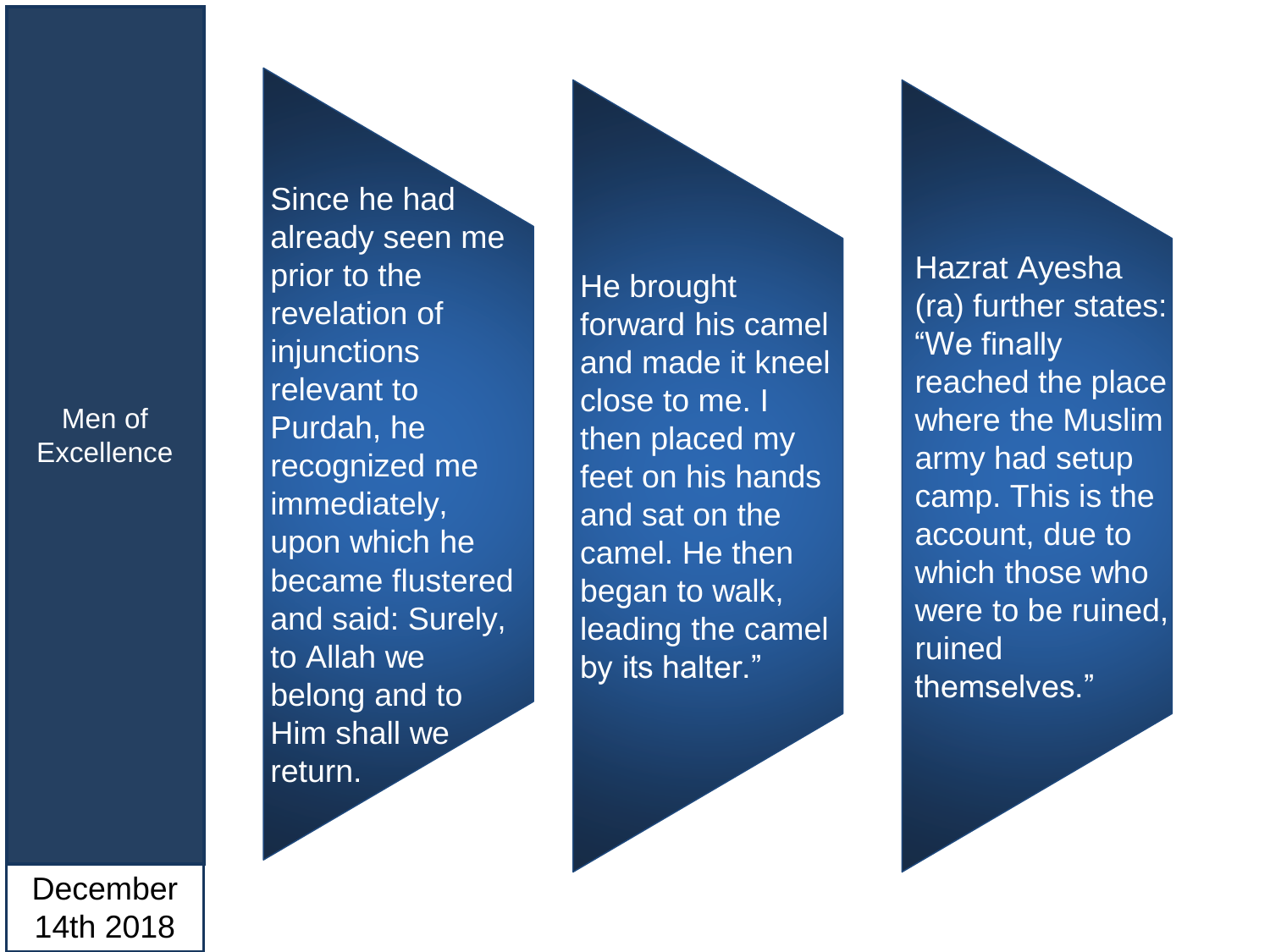Hazrat Ayesha (ra) further states: The key proponent who was responsible for spreading this slander was Abdullah bin Ubayy bin Salool. After this, we reached Medina, and it so happened that as soon as we arrived, I fell ill, and this illness lasted for one month.

Men of **Excellence**  During this time, the forged statements of the slanderers were noised widely, and rumours were spread. However, until then, I was totally oblivious to this rumour mongering. However, one thing I did notice that led me to suspect something was not right was that during my period of illness, the Holy Prophet (sa) did not extend to me the usual affection and kindness that I was accustomed to.

When the Holy Prophet (sa) would visit me, he would only say, "Assalamo Alaikum", and then enquire about my health from my parents. I was completely unaware of any allegations.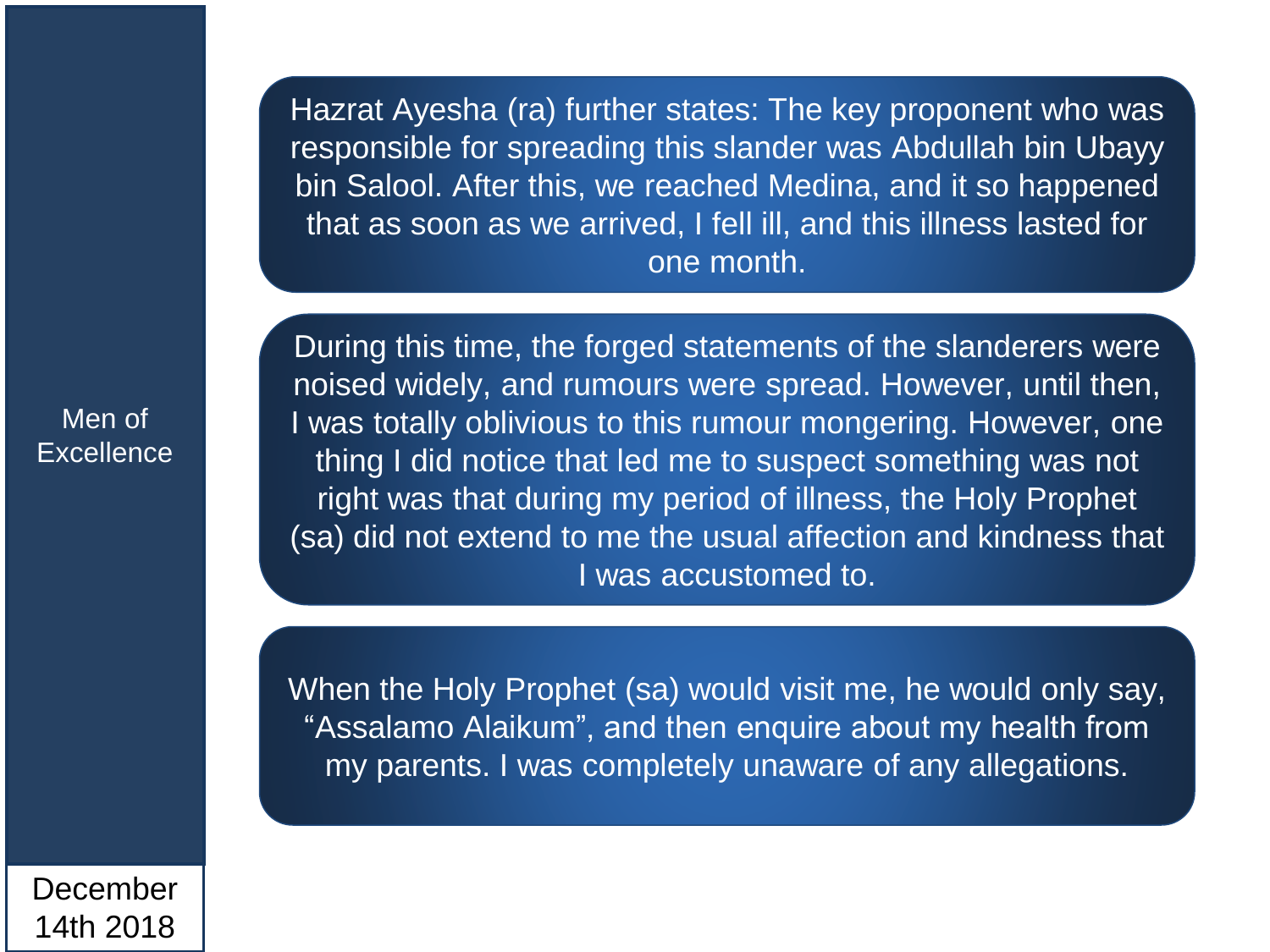I remained unaware to till the point. I partially recovered and was well enough to attend to the call of nature with Umme Mistah bint Abi Ruham. She said to me, "Woe be to Mistah".

I said, "What an awful thing you have uttered. Do you say something unpleasant about one who had participated in the Battle of Badr?" Upon this she replied,

"O innocent young lady, have you not heard the rumours people have spread?" It was then that I learnt of the allegation which was being spread against me. These words made me feel really ill.

When I returned home, the Holy Prophet (sa) came to visit me as usual and said, 'Assalamo Alaikum, how are you feeling now?'…

Men of **Excellence** 

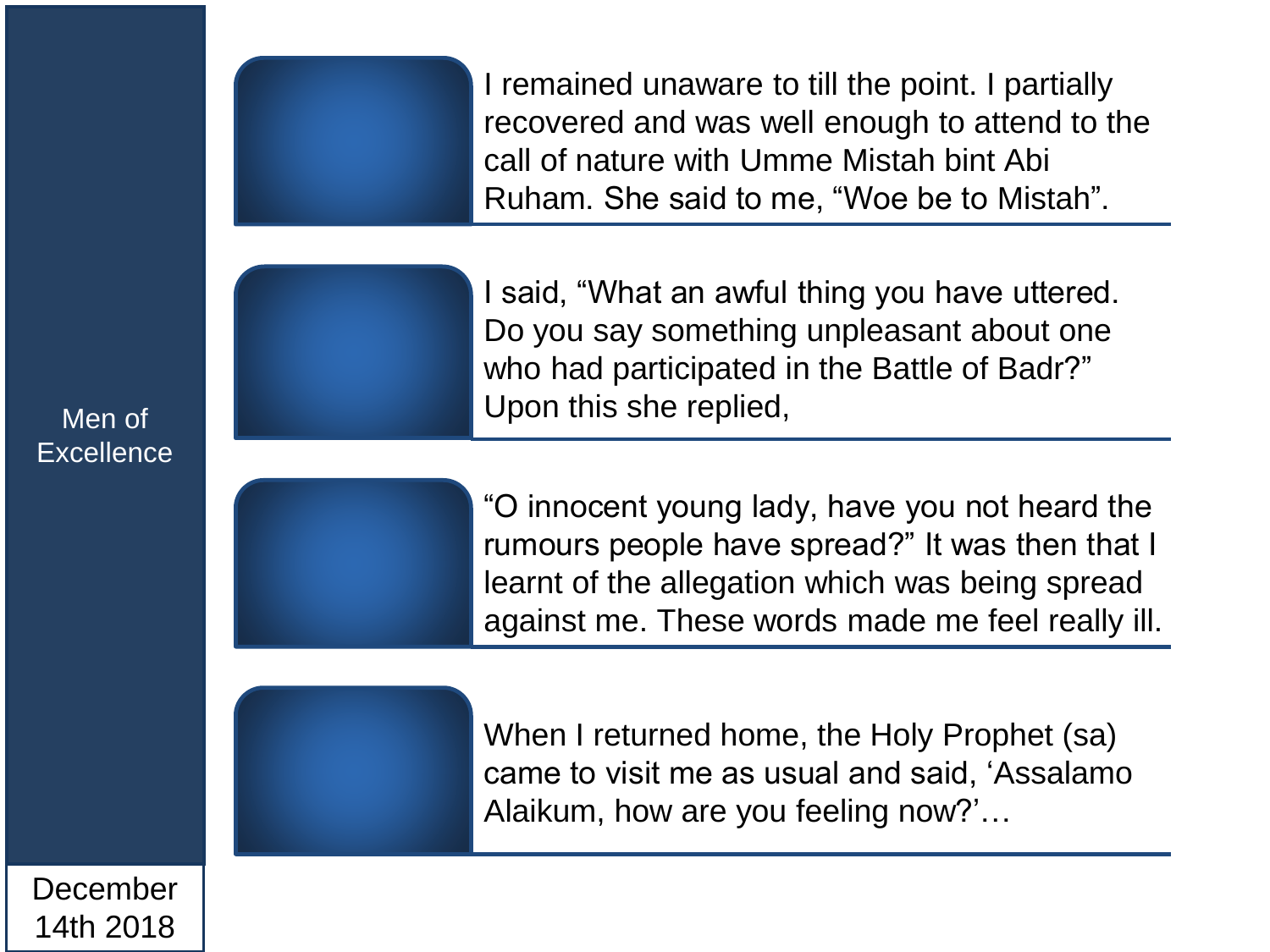…I sought permission from the Holy Prophet (sa) to go to my parent's home as I wanted to find out from them about what was being said about me. The Holy Prophet (sa) granted permission and I went to my parents .

I enquired of my mother about what people were saying. My mother said, 'O Daughter! Do not worry yourself about this.

By God, it is common that when a person has a beautiful wife whom he loves, and he also has other wives, the other women say something against her.' I spontaneously said, 'Holy is Allah! Are people actually saying these things about me?'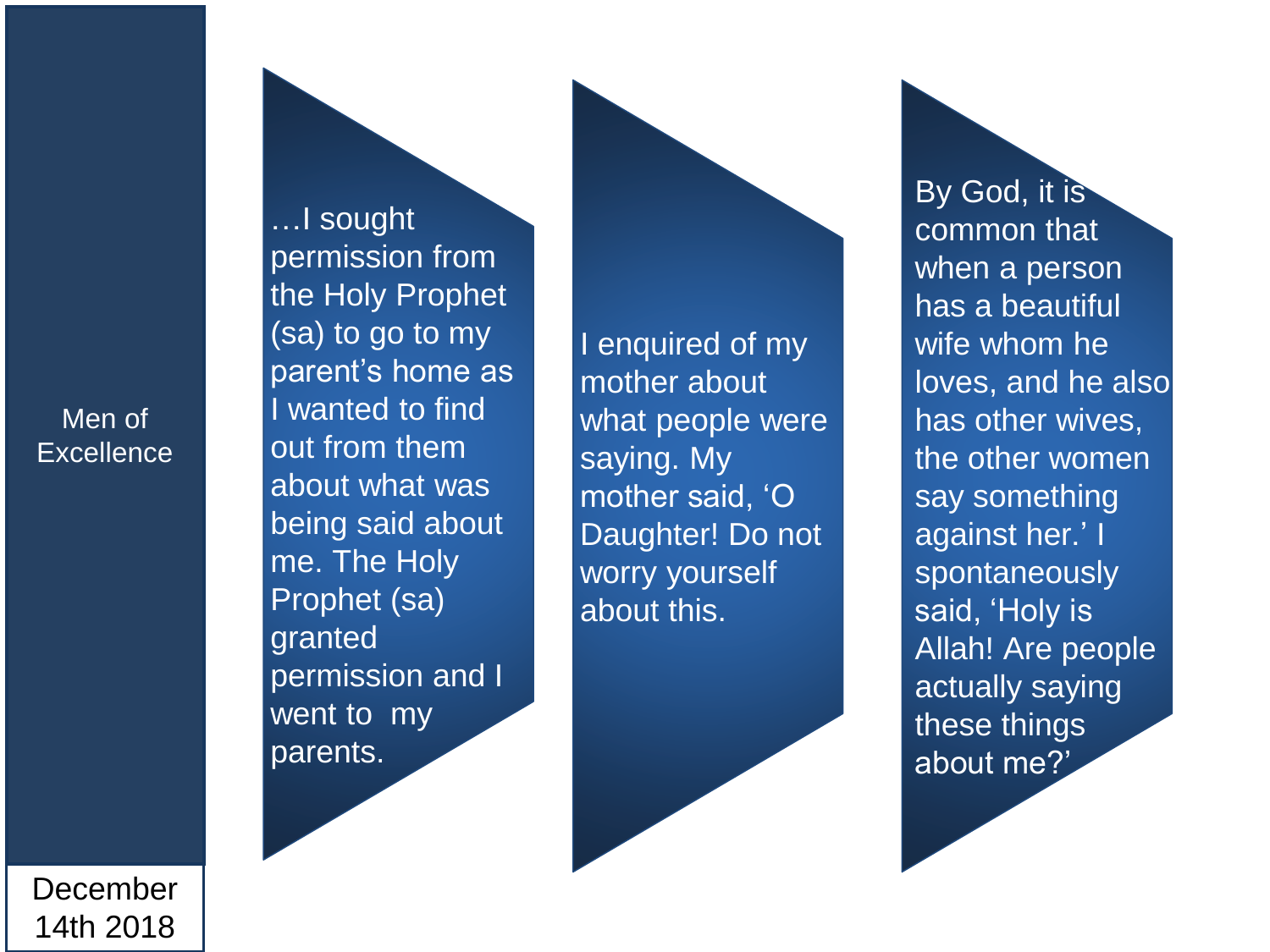Then I began to cry inconsolably and could not sleep all night. At dawn, I was still weeping for such a huge allegation had been levelled against me. In the morning, the Holy Prophet (sa) called Ali bin Abi Ṭalib (ra) and Usamah bin Zaid (ra) to seek their counsel.

He has not received any Divine revelation about the matter and consulted his trusted companions. Usamah (ra) was reverent Hazrat Ayesha (ra) and submitted, 'O Messenger of Allah! Ayesha (ra) is your wife and By God, We know nothing but goodness with respect to Ayesha'."

Hazrat Ayesha (ra) states: However, Ali bin Abi Talib (ra), who had a temper in his nature, said, 'O Messenger of Allah! Allah the Exalted has not put you in difficulty, and there are plenty of women other than her.' perhaps, inquire of the household maid, perhaps she knows something and may be able to tell you the actual truth.

Upon this, the Holy Prophet (sa) called for Barirah and inquired, 'Have you ever seen anything in Ayesha (ra) as may be considered suspicious?' Barirah responded, 'I swear by that God who has sent you with the truth, I have never seen anything evil about her, except that on account of her young age, she is a bit careless. It often happens that she leaves the dough unattended and falls in such a deep sleep that goat ends up gobbling the dough."

Men of **Excellence**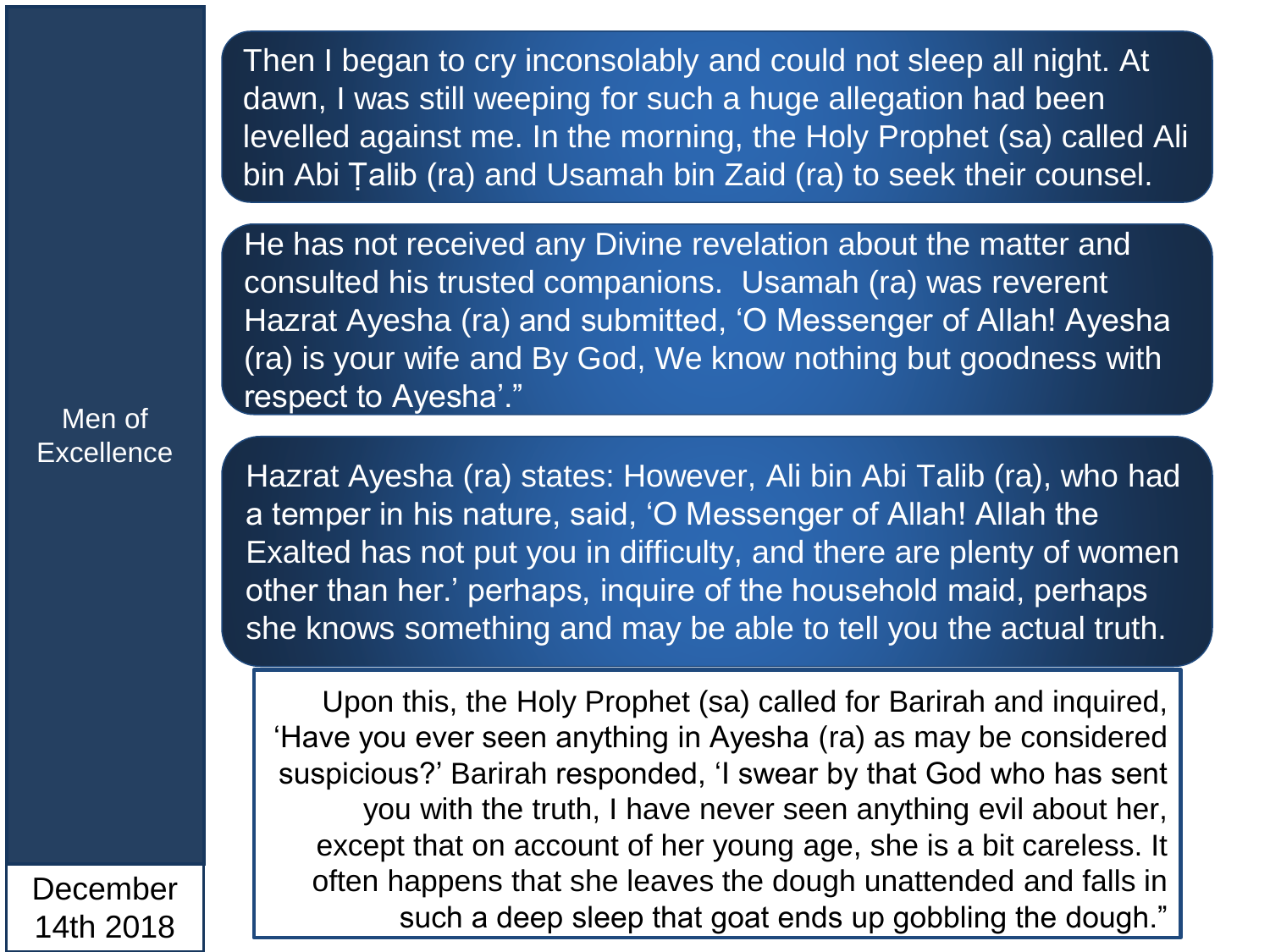"On the same day, the Holy Prophet (sa) addressed his Companions and complained about Abdullah bin Ubay bin Salool for he had propagated this allegation. The Holy Prophet (sa) said, 'I have been given great grief with respect to my wife. Is there anyone from among you who can take care of such an individual?

By God, I know nothing of my wife except piety and goodness. Moreover, I also consider the man who has been mentioned in this connection to be pious. (referring to Hazrat Ayesha and the other person who was accused in this incident). He has never come to my home in my absence.'

Upon hearing this address of the Holy Prophet (sa), tempers flared, old tribal rivalries sparkled and an altercation almost broke out, to the extent that although no fighting took place, they were close to doing so. But the Holy Prophet (sa) came down from the pulpit and admonished everyone and diffused the situation. Everyone then fell silent and the Holy Prophet (sa) December | | <sup>Creative</sup> The site of the site of the site and the respectively.

Men of **Excellence** 

14th 2018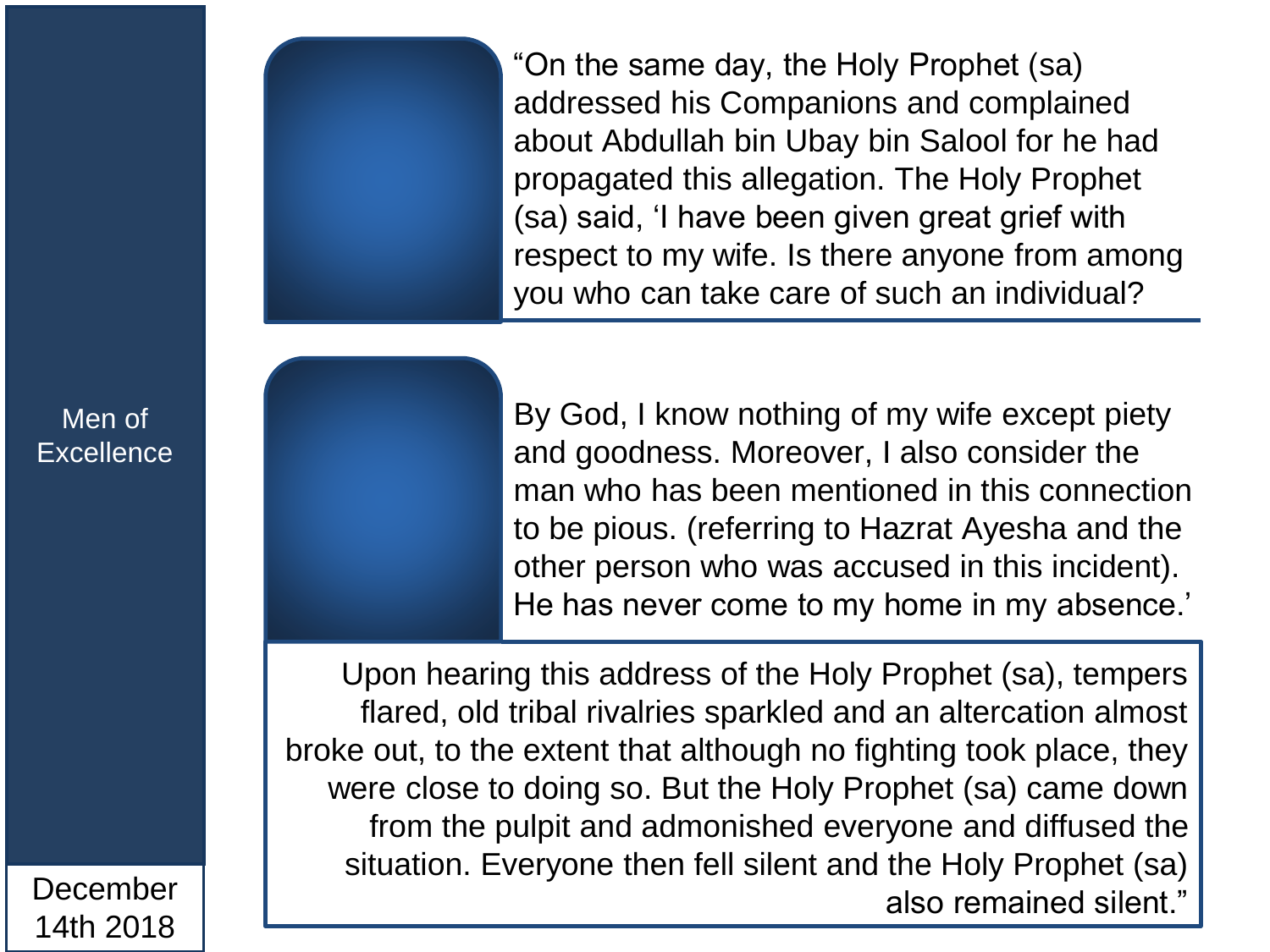Hazrat Ayesha<br>(ra) further states: "My state was the same as usual, in that my tears would not stop, nor could I sleep. My parents were also with me and I remained as such for two whole nights and one day.

I was totally devastated. It was almost one month since the false allegations were raised. The Messenger of Allah (sa) came to my home and sat down with me for the first time after the calumny."

**Hazrat Ayeshay** (ra) then states: The Holy Prophet (sa) recited the Kalima, praised God, then he addressed me saying, 'O Ayesha! I have been informed such and such thing about you. If you are innocent, I trust that God shall affirm your innocence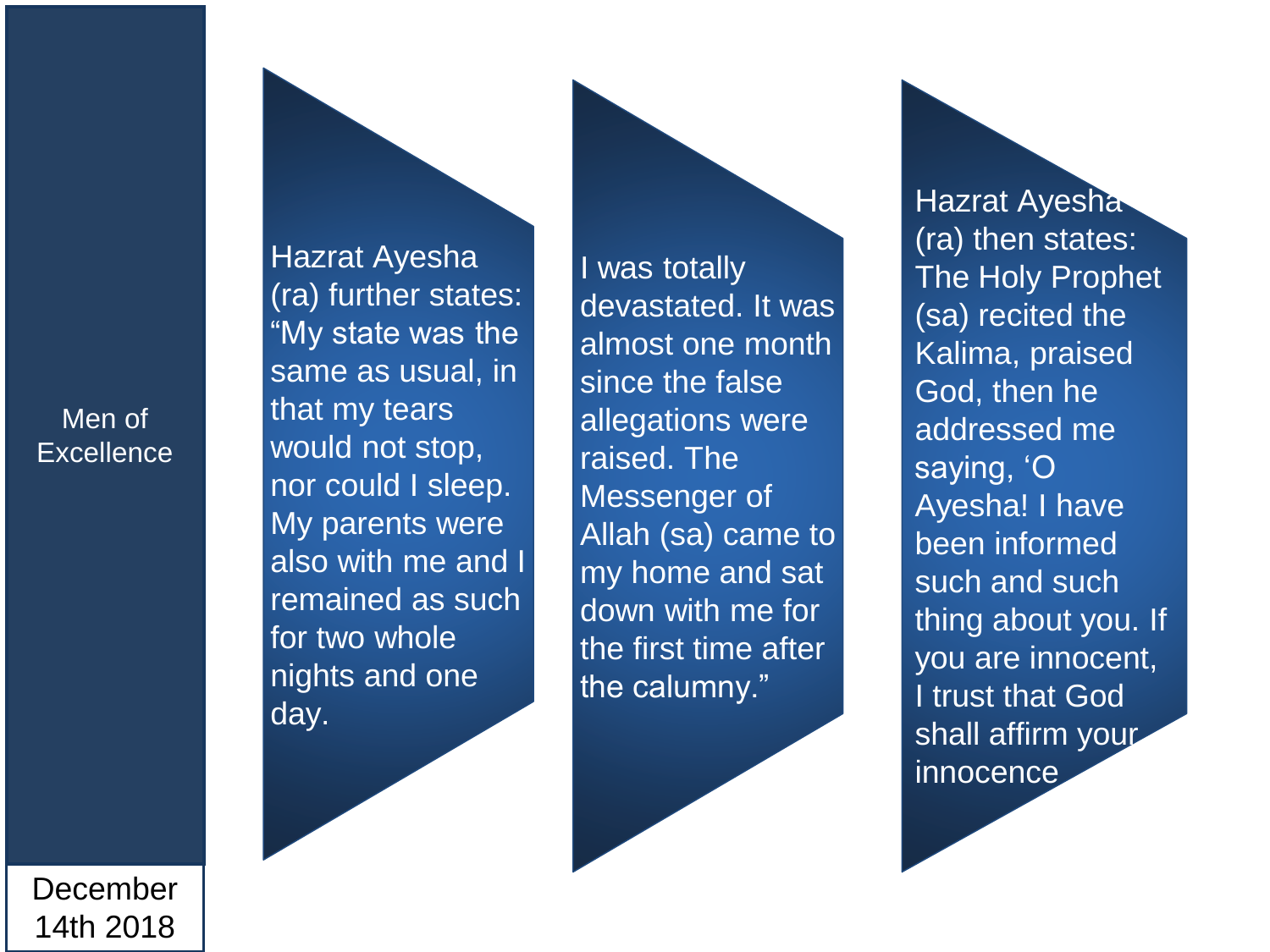If, however, you have committed a mistake, you should seek forgiveness from God and bow before him, because when a person bows before God confessing his sin, Allah accepts his repentance, and shows Mercy to him.'

Men of **Excellence** 

When the Holy Prophet (sa) had finished his address, I noticed that my tears had dried away completely, and there was absolutely no sign of them. At that time, I looked to my father (Hazrat Abu Bakr(ra)) and asked him to respond on my behalf, but he said,

> 'By God! I do not know what to say in response to the Holy Prophet (sa).' (She of course wanted him to affirm her innocence). I then turned to my mother to respond on my behalf, but she also said, 'By God! I do not know what to say in response to the Holy Prophet (sa)."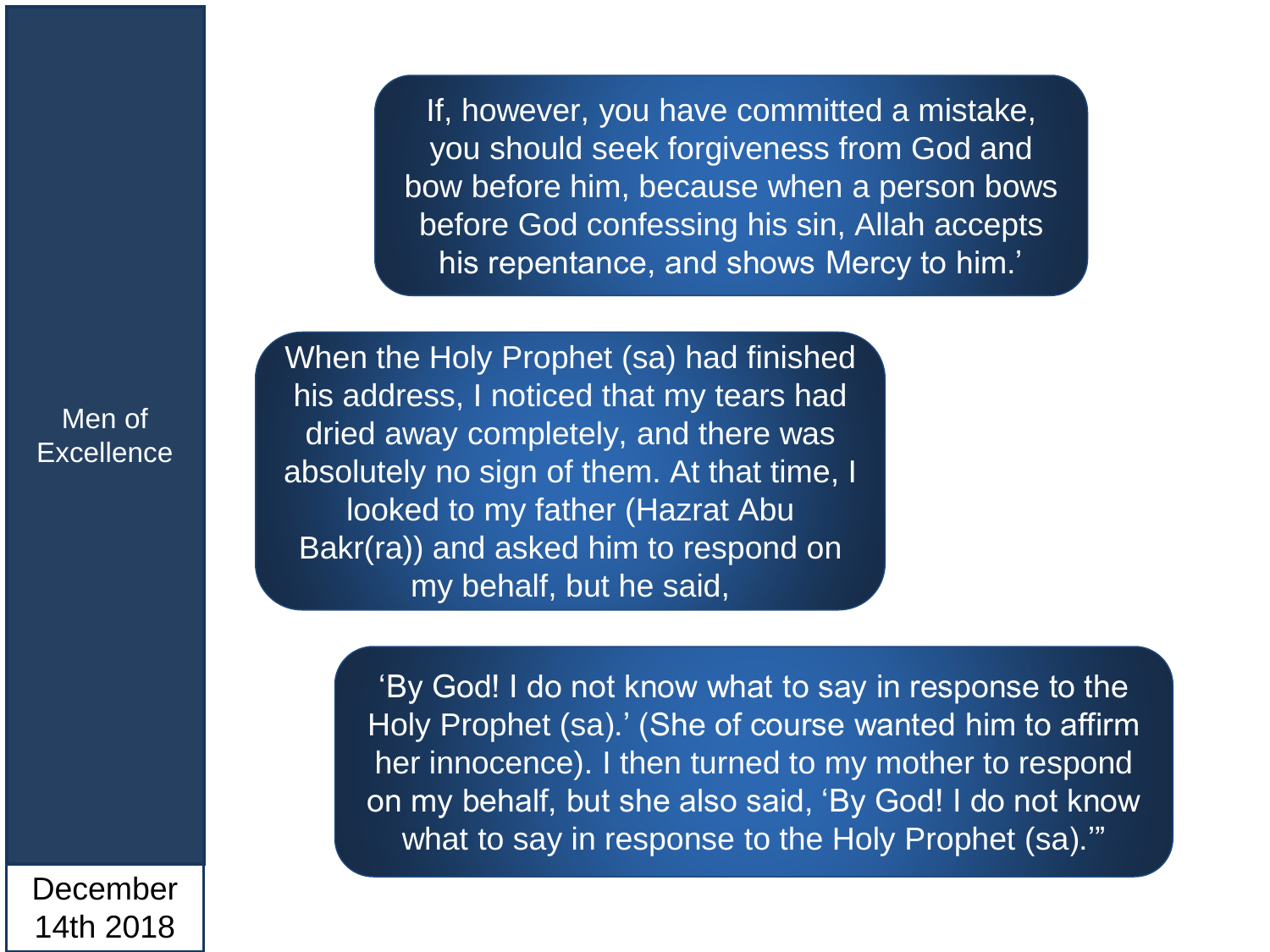Hazrat Ayesha (ra) states: "At the time, I was a young girl and did not know much of the Qur'an, but I said, 'By God, I am aware that certain things which people have rumoured about me have reached you, now, if I advocate my innocence, and God surely knows I am innocent, you will still doubt me,

but if I accept myself as being guilty, despite my being innocent, you shall believe me." She then says: "By God, I find myself in the situation of the father of Joseph (as), who said: Patience is better for me, and it is Allah alone Whose help I seek. This is what Hazrat Jacob (as) said to the brothers of Hazrat Joseph (as) that it is Allah alone Whose help I seek against what these people assert."

December 14th 2018

Men of

**Excellence**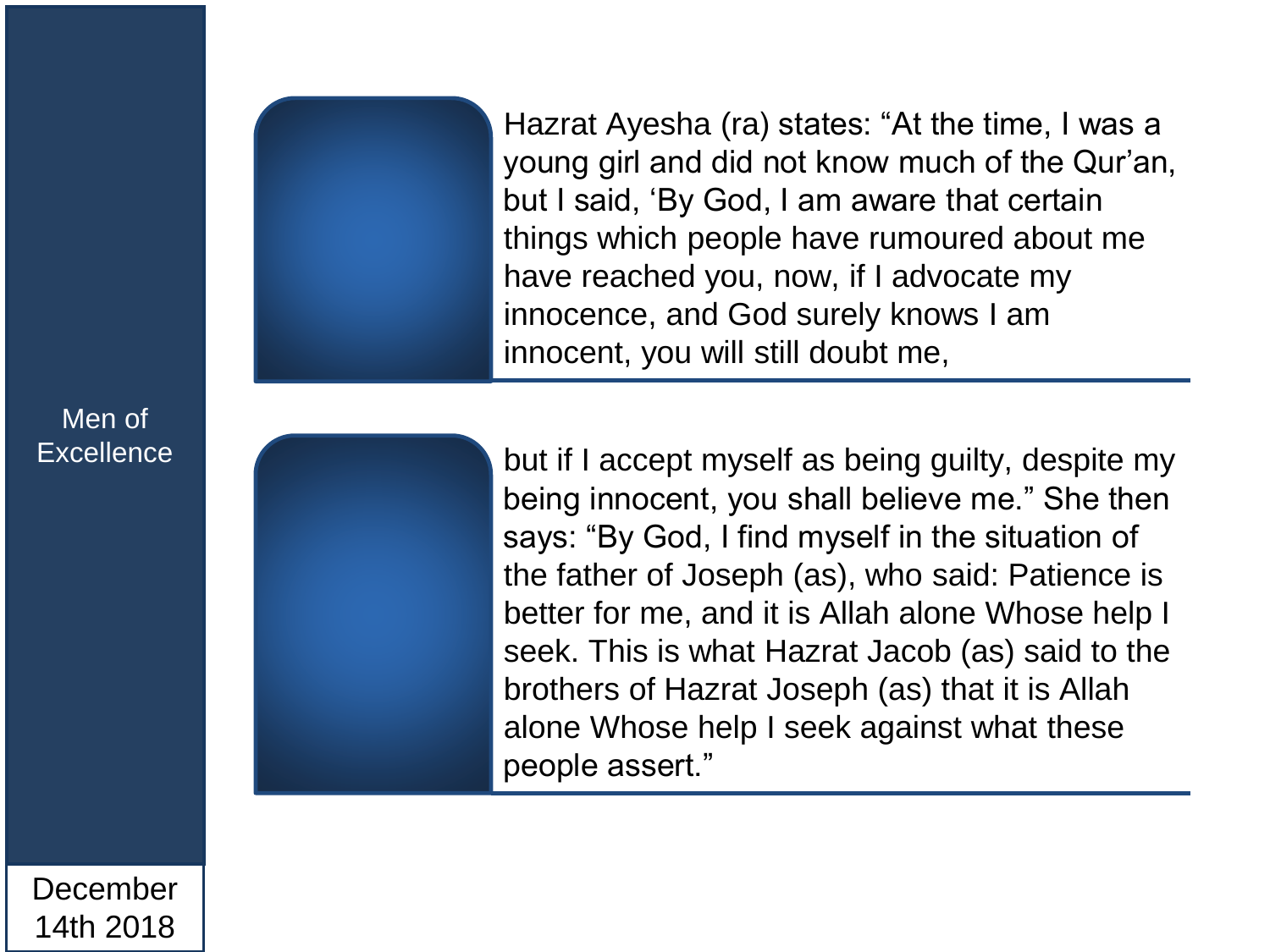Hazrat Ayesha (ra) states: "I quoted this verse and then I turned to the other side sat on my bed hoping for God Almighty to reveal my innocence. However, by God! I never thought that a revelation would be revealed in my favour. I did not consider myself worthy that a Qur'anic revelation would be sent down to clear me of the charges."

Hazrat Ayesha (ra) further states: However, by God, the Holy Prophet (sa) had not yet left, he began to receive a divine revelation. *"Verily, those who brought forth the lie are a party from among you. Think it not to be an evil for you; nay, it is good for you. Every one of them shall have his share of what he has earned of the sin; and he among them who took the chief part therein shall have a grievous punishment." (24:12)*